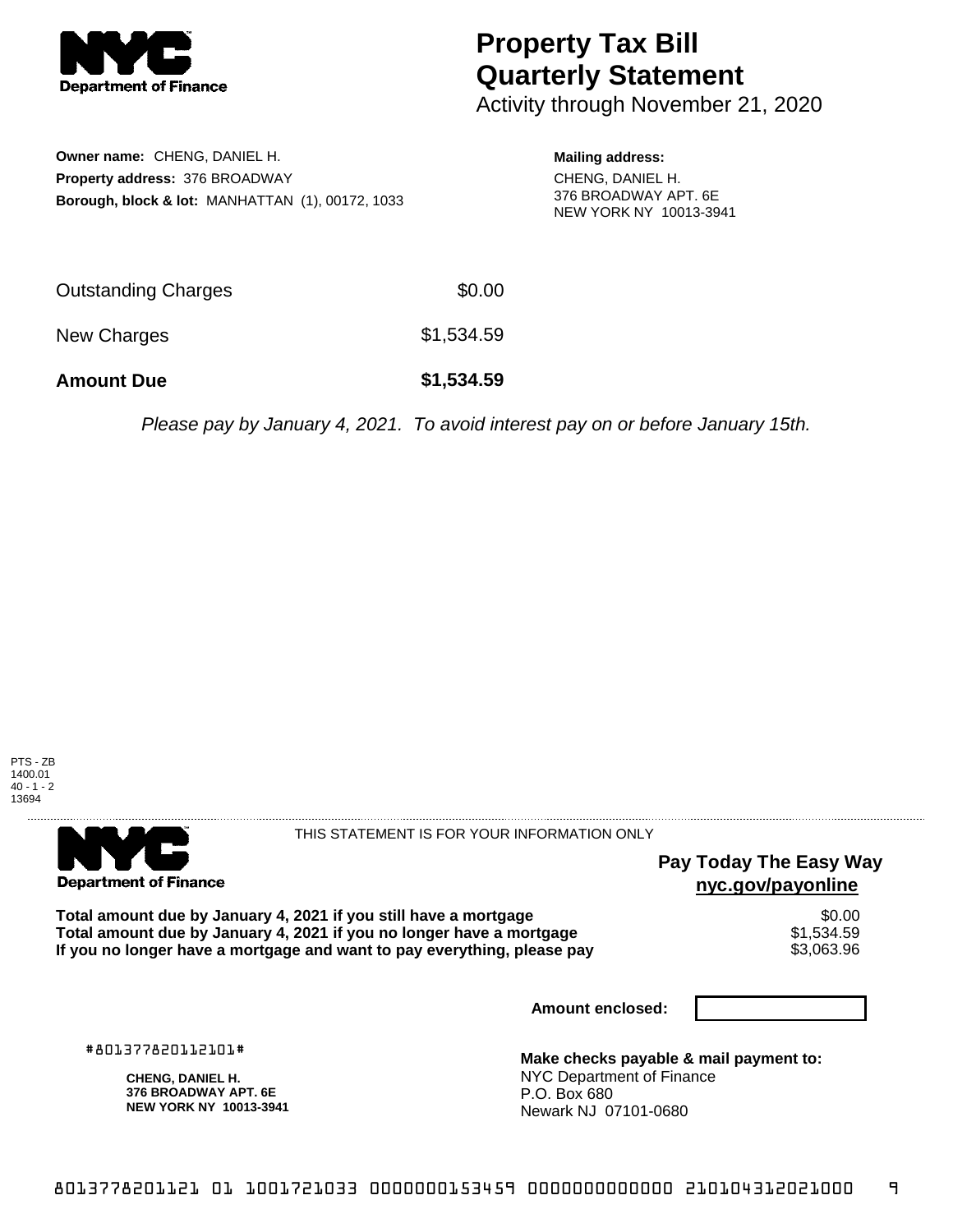

| <b>Previous Charges</b>                                           |                      |                      | Amount                  |
|-------------------------------------------------------------------|----------------------|----------------------|-------------------------|
| Total previous charges including interest and payments            |                      |                      | \$0.00                  |
| <b>Current Charges</b>                                            | <b>Activity Date</b> | <b>Due Date</b>      | Amount                  |
| Finance-Property Tax<br><b>Adopted Tax Rate</b>                   |                      | 01/01/2021           | \$1,589.07<br>$$-66.04$ |
| Co-op Condo Abatement                                             | 01/01/2021           |                      | \$11.56                 |
| <b>Total current charges</b>                                      |                      |                      | \$1,534.59              |
| <b>Tax Year Charges Remaining</b>                                 | <b>Activity Date</b> | <b>Due Date</b>      | <b>Amount</b>           |
| Finance-Property Tax<br><b>Adopted Tax Rate</b>                   |                      | 04/01/2021           | \$1,589.07<br>$$-66.04$ |
| Co-op Condo Abatement                                             | 01/01/2021           |                      | \$11.56                 |
| Total tax year charges remaining                                  |                      |                      | \$1,534.59              |
| If you pay everything you owe by January 4, 2021, you would save: |                      |                      | \$5.22                  |
| <b>Overpayments/Credits</b>                                       | <b>Activity Date</b> | Due Date             | <b>Amount</b>           |
| <b>Credit Balance</b>                                             |                      | 10/01/2020           | $$-3,191.21$            |
| <b>Credit Applied</b>                                             | 10/03/2020           |                      | \$3,191.21              |
|                                                                   |                      | Total credit applied | \$3,191.21              |
| Total overpayments/credits remaining on account                   |                      | \$0.00               |                         |

## **Home banking payment instructions:**

- 1. **Log** into your bank or online bill pay website.
- 2. **Add** the new payee: NYC DOF Property Tax. Enter your account number, which is your boro, block and lot, as it appears here: 1-00172-1033 . You may also need to enter the address for the Department of Finance. The address is P.O. Box 680, Newark NJ 07101-0680.
- 3. **Schedule** your online payment using your checking or savings account.

## **Did Your Mailing Address Change?** If so, please visit us at **nyc.gov/changemailingaddress** or call **311.**

When you provide a check as payment, you authorize us either to use information from your check to make a one-time electronic fund transfer from your account or to process the payment as a check transaction.